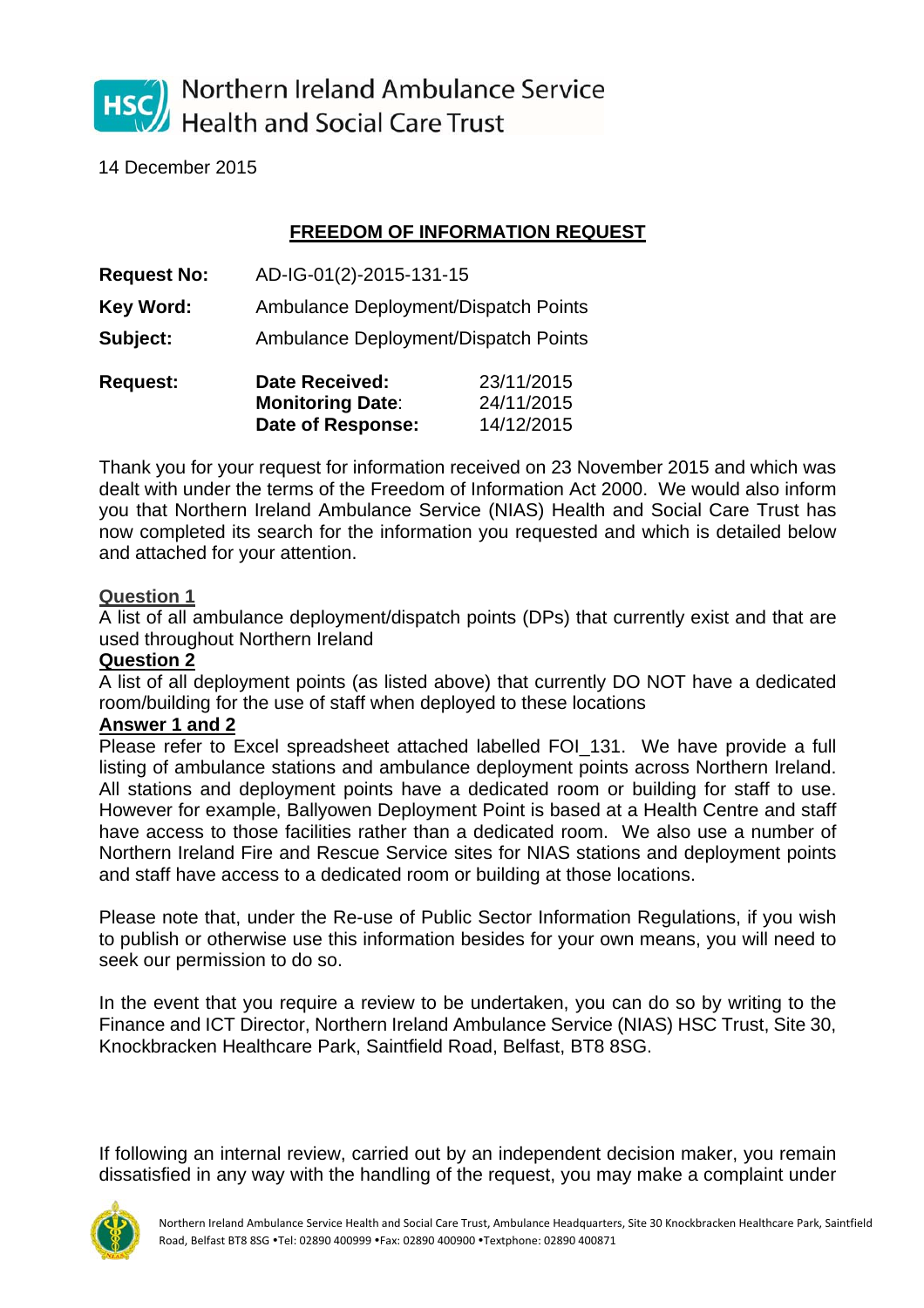Section 50 of the Freedom of Information Act, to the Information Commissioner's Office and ask that they investigate whether the Trust has complied with the terms of the Freedom of Information Act.

You can write to the Information Commissioner at:

| Website:   | ni@ico.org.uk                                                                                |
|------------|----------------------------------------------------------------------------------------------|
| Post:      | Information Commissioner's Office, Wycliffe House, Water Lane,<br>Wilmslow, CHESHIRE SK9 5AF |
|            |                                                                                              |
| Telephone: | 028 9027 8757 or 0303 123 1114 (Belfast based Office)                                        |

In most circumstances the Information Commissioner will not investigate a complaint unless an internal review procedure has been carried out. However the Commissioner has the option to investigate the matter at his discretion. Please be advised that NIAS replies under Freedom of Information may be released into the public domain via our website @ http://www.niamb.co.uk.

Personal details in respect of your request will have, where applicable, been removed to protect confidentiality.

Yours sincerely

Alison Vitty

**Alison Vitty (Miss) CORPORATE MANAGER** 

**\_\_\_\_\_\_\_\_\_\_\_\_\_\_\_\_\_\_\_\_\_\_**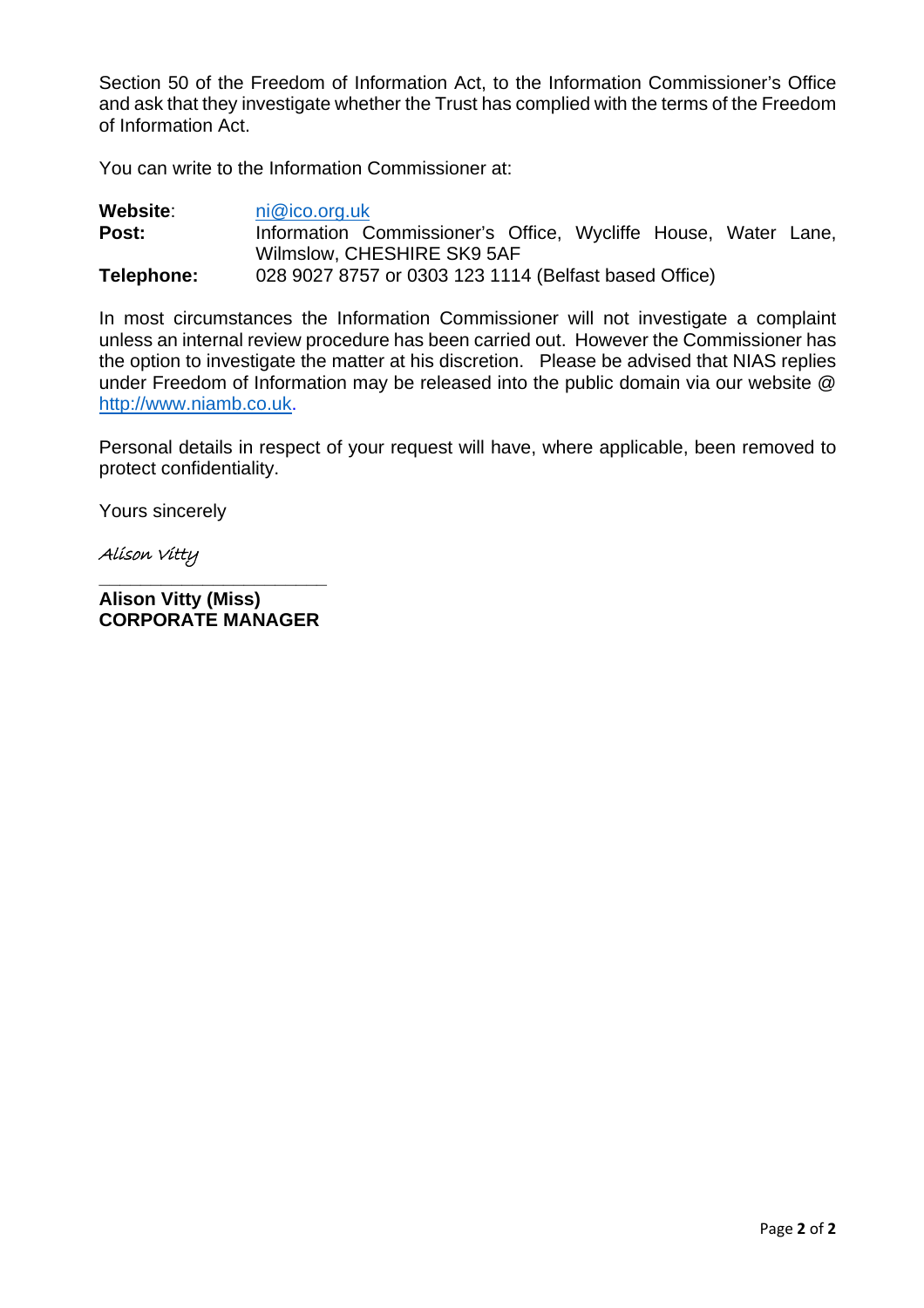| B             | Ardoyne Ambulance Station, 444 Crumlin Road, Belfast                                                    | <b>BT147GH</b>  |
|---------------|---------------------------------------------------------------------------------------------------------|-----------------|
| B             | Ballyowen Deployment Point, Ballyowen Health Centre, 179 Andersonstown Road, Belfast                    | <b>BT11 9EA</b> |
| B             | Broadway Ambulance Station, Royal Victoria Hospital, Belfast                                            | <b>BT12 6BA</b> |
| $\sf B$       | Carryduff Deployment Point, Carryduff Fire Station, Comber Road, Carryduff                              | BT8 8AN         |
| $\sf B$       | Forster Green Deployment Point, Forster Green Hospital, The Bungalow, Glencregagh Road, Belfast         | BT8 6GR         |
| $\sf B$       | Kennedy Way PCS, Unit 1, Blackstaff Road, Belfast                                                       | <b>BT11 9DT</b> |
| $\sf B$       | Knockbracken Ambulance Station, Knockbracken Healthcare Park, Saintfield Road, Belfast                  | BT8 8BH         |
| $\sf B$       | The Bridge Ambulance Station, 1 Ballymacarrett Road, Belfast                                            | <b>BT4 1BT</b>  |
| $\sf B$       | Westland Road Deployment Point, Westland Road Fire Station, Westland Road, Belfast                      | <b>BT14 6TB</b> |
|               |                                                                                                         |                 |
| $\mathsf{N}$  | Antrim Ambulance Station, Hollywell Hospital, 62 Steeple Road, Antrim                                   | <b>BT41 2QA</b> |
| N             | Ballycastle Ambulance Station, Dalriada Hospital, Coleraine Road, Ballycastle                           | <b>BT54 6BA</b> |
| $\mathsf{N}$  | Ballyclare Deployment Point, 6 Ballynure Road, Ballyclare                                               | <b>BT39 9AG</b> |
| ${\sf N}$     | Ballymena Ambulance Station, Waveney Hospital, Cushendall Road, Ballymena                               | BT43 6HH        |
| ${\sf N}$     | Ballymoney Ambulance Station, The Bungalow, St James Road, Ballymoney                                   | <b>BT53 6BJ</b> |
| ${\sf N}$     | Carrickfergus Ambulance Station, Prince William Way, Carrickfergus                                      | <b>BT387HP</b>  |
| ${\sf N}$     | Coleraine Ambulance Station, 7 Newmills Industrial Estate, Lower Newmills Road, Coleraine               | <b>BT52 2JR</b> |
| $\mathsf{N}$  | Cookstown Ambulance Station, 54 Orritor Road, Cookstown                                                 | <b>BT80 8BN</b> |
|               | Glengormley Deployment Point, 163-165 Church Road, Glengormley                                          | <b>BT36 6HH</b> |
| $\mathsf{N}$  | Larne Ambulance Station, Moyle Hospital, Gloucester Avenue, Larne                                       | <b>BT40 1RP</b> |
| $\mathsf{N}$  | Magherafelt Ambulance Station, Mid Ulster Hospital, 59 Hospital Road, Magherafelt                       | <b>BT45 5EX</b> |
|               | Portrush Deployment Point, Portrush Fire Station, 123 Eglinton Street, Portrush                         | <b>BT56 8DZ</b> |
| $\mathsf{N}$  | Whiteabbey Ambulance Station, Whiteabbey Hospital, Doagh Road, Newtownabbey                             | BT37 9RH        |
|               |                                                                                                         |                 |
| ${\mathsf S}$ | Armagh Ambulance Station, Armagh Community Hospital, Tower Hill, Armagh                                 | BT61 9DP        |
| $\mathbb S$   | Ballygawley Ambulance Sub Station, Ballygawley Health Centre, 14 Old Dungannon Road, Ballygawley        | <b>BT70 2EY</b> |
| $\mathbb S$   | Banbridge Ambulance Station, 7 Old Hospital Road, Banbridge                                             | <b>BT32 3GN</b> |
| $\mathsf S$   | Craigavon Ambulance Station, Craigavon Area Hospital, 68 Lurgan Road, Craigavon                         | <b>BT63 5QQ</b> |
| $\mathbb S$   | Craigavon Divisional HQ Old Control Building, Craigavon Area Hospital Lurgan Road, Portadown, Craigavon | <b>BT63 5QQ</b> |
| $\mathsf S$   | Dromore Deployment Point, Mossvale Road, Dromore                                                        | <b>BT25 1DG</b> |
| $\mathsf S$   | Dungannon Ambulance Station, 2 Quarry Lane, Dungannon                                                   | <b>BT70 1HX</b> |
| $\mathsf S$   | Kilkeel Ambulance Station, 51 Greencastle Street, Kilkeel                                               | <b>BT34 4BH</b> |
| $\mathbb S$   | Lurgan Ambulance Station, 100 Sloan Street, Lurgan, Craigavon, County Armagh                            | <b>BT66 8NT</b> |
| $\mathsf S$   | Newry Ambulance Station, Daisy Hill Hospital, 5 Hospital Road, Newry                                    | <b>BT35 8DR</b> |
| $\mathsf S$   | Portadown Deployment Point, Tavanagh Avenue, Portadown, Craigavon                                       | <b>BT62 3BU</b> |
| $\mathsf S$   | Warrenpoint Deployment Point, 1 Meeting Street, Warrenpoint                                             | <b>BT34 3LG</b> |
| $\mathsf S$   | Crossmaglen Fire Station, Castleblaney Road, Crossmaglen                                                | <b>BT35 9JL</b> |
|               |                                                                                                         |                 |